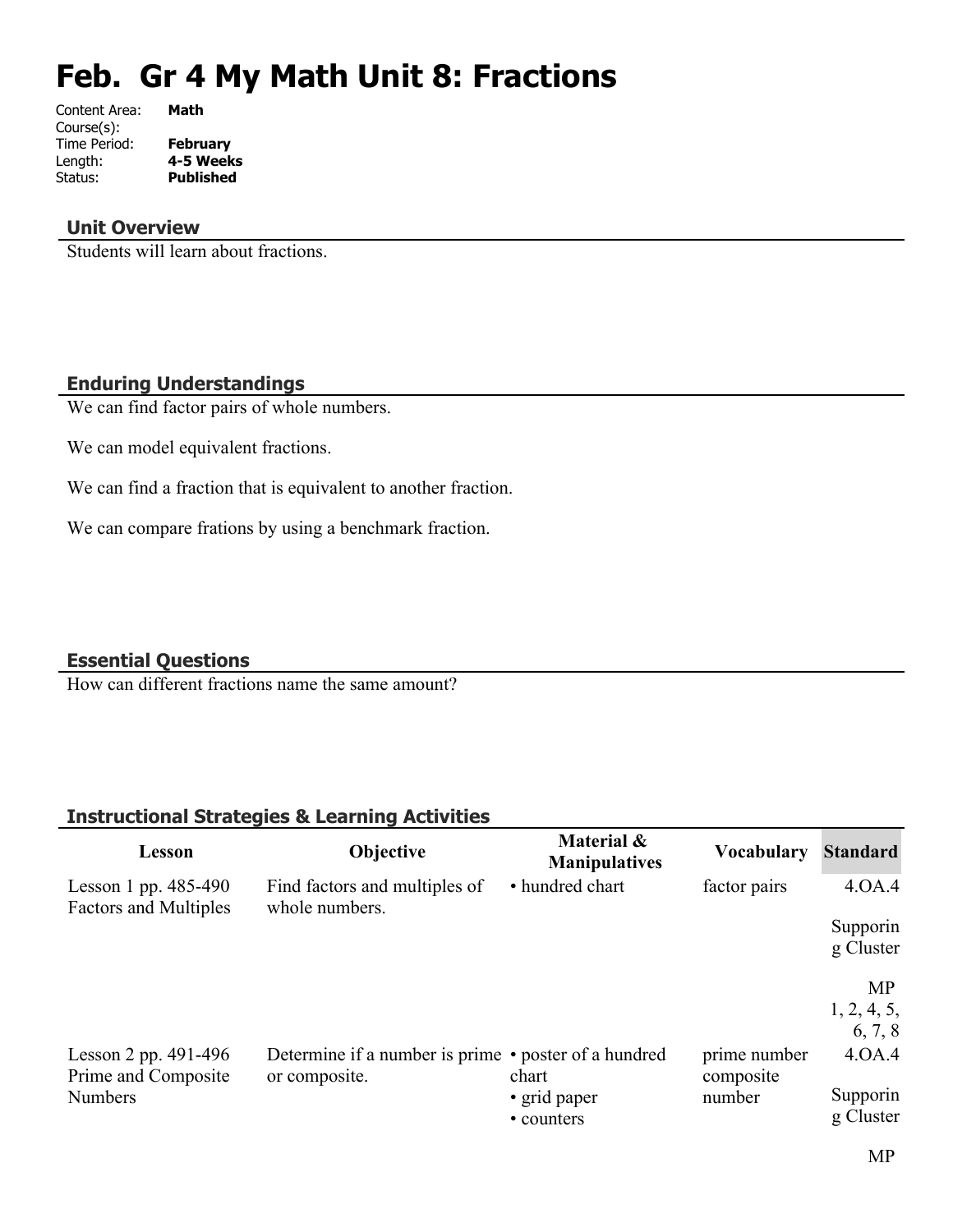|                                                     |                                                                                  |                                                                              |                           | 1, 2, 3, 4,<br>6, 7, 8        |
|-----------------------------------------------------|----------------------------------------------------------------------------------|------------------------------------------------------------------------------|---------------------------|-------------------------------|
|                                                     | <b>Check My Progress</b>                                                         |                                                                              |                           |                               |
| Lesson 3 pp. 499-504<br>Hands On: Model             | Explore equivalent fractions.                                                    | • grid paper<br>• crayons or colored                                         | numerator<br>denominator  | 4.NF.1                        |
| <b>Equivalent Fractions</b>                         |                                                                                  | pencils<br>• fraction tiles                                                  | equivalent<br>fractions   | Major<br>Cluster              |
|                                                     |                                                                                  | • rulers                                                                     |                           | <b>MP</b><br>1, 2, 3, 4,      |
| Lesson 4 pp. 505-510<br><b>Equivalent Fractions</b> | Find equivalent fractions.                                                       | • a set of 6 blue cards, 4<br>red cards, and 2 yellow<br>cards to each of 12 |                           | 5, 8<br>4.NF.1<br>4.NF.5      |
|                                                     |                                                                                  | students                                                                     |                           | Major<br>Cluster              |
|                                                     |                                                                                  |                                                                              |                           | <b>MP</b><br>1, 2, 4, 7,<br>8 |
| Lesson 5 pp. 511-516<br>Simplest Form               | Write a fraction in simplest<br>form.                                            | • coins<br>• fraction tiles                                                  | simplest form<br>greatest | 4.NF.1                        |
|                                                     |                                                                                  | • counters                                                                   | common factor             | Major<br>Cluster              |
|                                                     |                                                                                  |                                                                              |                           | <b>MP</b><br>1, 3, 4, 6,      |
| Lesson 6 pp. 517-522<br>Compare and Order           | Compare and order fractions.                                                     | • fraction circles<br>• fraction tiles                                       | least common<br>multiple  | 4.NF.2                        |
| Fractions                                           |                                                                                  |                                                                              |                           | Major<br>Cluster              |
|                                                     |                                                                                  |                                                                              |                           | <b>MP</b><br>1, 2, 3, 5,<br>6 |
| Lesson 7 pp. 523-528                                | Use benchmark fractions to<br>Use Benchmark Fractions compare and order numbers. | • fraction tiles                                                             | benchmark<br>fractions    | 4.NF.2                        |
| to Compare and Order                                |                                                                                  |                                                                              |                           | Major<br>Cluster              |
|                                                     |                                                                                  |                                                                              |                           | MP<br>1, 2, 3, 4,<br>5, 7     |
|                                                     | <b>Check My Progress</b>                                                         |                                                                              |                           |                               |
| Lesson 8 pp. 531-536<br>Problem-Solving             | Use logical reasoning to solve<br>problems.                                      |                                                                              |                           | 4.NF.2                        |
| Investigation: Use<br><b>Logical Reasoning</b>      |                                                                                  |                                                                              |                           | Major<br>Cluster              |
|                                                     |                                                                                  |                                                                              |                           | MP<br>1, 2, 3, 5              |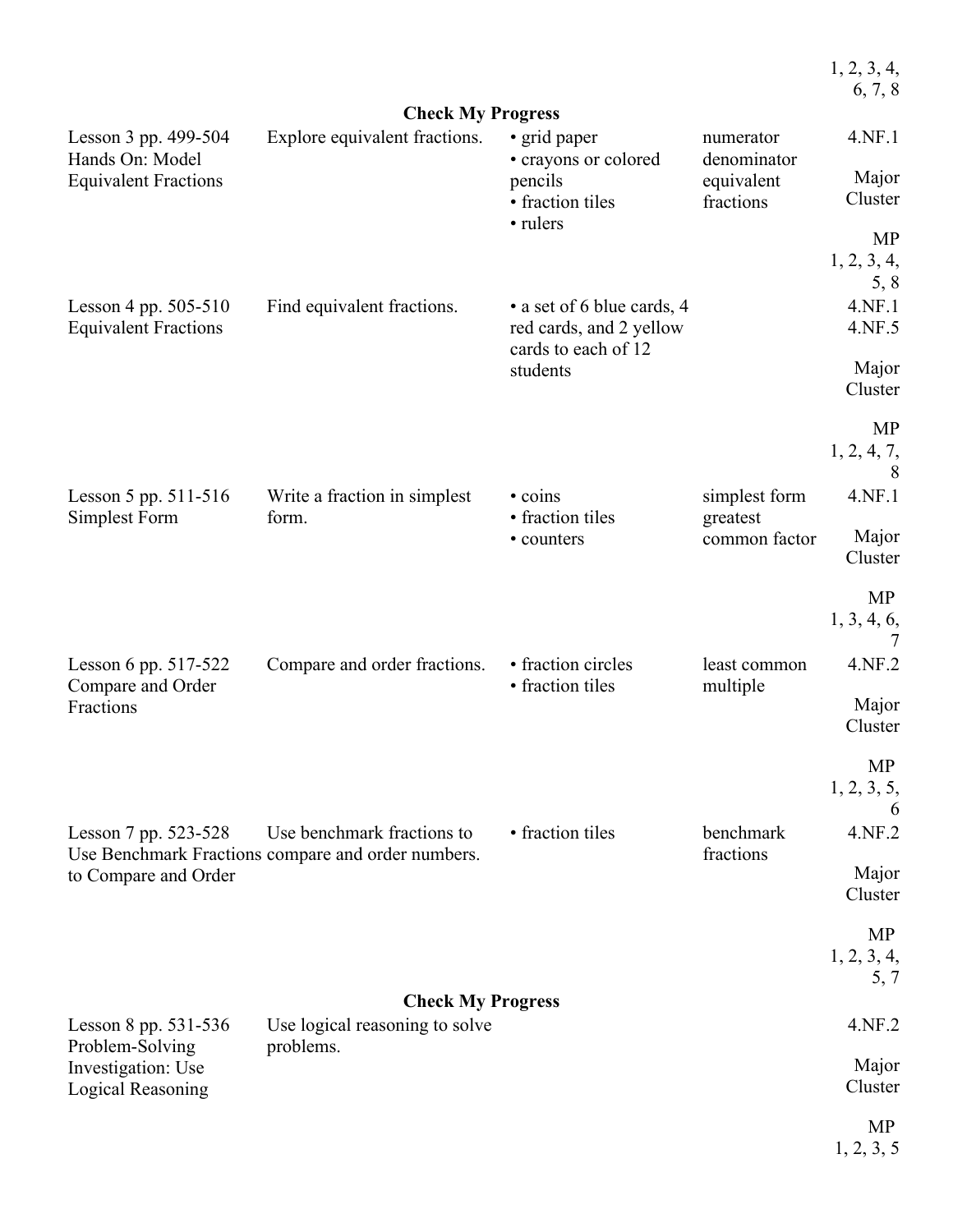| Lesson 9 pp. 537-542<br><b>Mixed Numbers</b> | Represent mixed numbers by<br>decomposing them into a sum<br>of whole numbers and unit | • fraction circles<br>• ruler | mixed number         | 4.NF.3<br>4.NF.3b |
|----------------------------------------------|----------------------------------------------------------------------------------------|-------------------------------|----------------------|-------------------|
|                                              | fractions.                                                                             |                               |                      | Major             |
|                                              |                                                                                        |                               |                      | Cluster           |
|                                              |                                                                                        |                               |                      | MP                |
|                                              |                                                                                        |                               |                      | 1, 2, 3, 4,       |
|                                              |                                                                                        |                               |                      | 5, 6, 7           |
| Lesson 10 pp. 543-548<br>Mixed Numbers and   | Write mixed numbers and<br>improper fractions.                                         | • paper plates<br>• scissors  | improper<br>fraction | 4.NF.3            |
| <b>Improper Fractions</b>                    |                                                                                        |                               |                      | Major             |
|                                              |                                                                                        |                               |                      | Cluster           |
|                                              |                                                                                        |                               |                      | MP                |
|                                              |                                                                                        |                               |                      | 1, 2, 3, 4,       |
|                                              |                                                                                        |                               |                      | 5, 6, 8           |
|                                              | <b>My Review and Reflect</b>                                                           |                               |                      |                   |

# **Integration of Career Readiness, Life Literacies and Key Skills**

| TECH.9.4.5.DC.4      | Model safe, legal, and ethical behavior when using online or offline technology (e.g.,<br>$8.1.5.NI.2$ ).                                                                                         |
|----------------------|---------------------------------------------------------------------------------------------------------------------------------------------------------------------------------------------------|
| TECH.9.4.5.CT.3      | Describe how digital tools and technology may be used to solve problems.                                                                                                                          |
| <b>TECH.9.4.5.CT</b> | Critical Thinking and Problem-solving                                                                                                                                                             |
| <b>WRK.9.2.5.CAP</b> | Career Awareness and Planning                                                                                                                                                                     |
| WRK.9.2.5.CAP.1      | Evaluate personal likes and dislikes and identify careers that might be suited to personal<br>likes.                                                                                              |
| WRK.9.2.5.CAP.2      | Identify how you might like to earn an income.                                                                                                                                                    |
| WRK.9.2.5.CAP.3      | Identify qualifications needed to pursue traditional and non-traditional careers and<br>occupations.                                                                                              |
| WRK.9.2.5.CAP.4      | Explain the reasons why some jobs and careers require specific training, skills, and<br>certification (e.g., life guards, child care, medicine, education) and examples of these<br>requirements. |

## **Technology and Design Integration**

- SMARTboard technology
- Google Applications (documents, forms, spreadsheets, presentation)
- Dreambox
- Online textbook

|                   | Data can be organized, displayed, and presented to highlight relationships.                 |
|-------------------|---------------------------------------------------------------------------------------------|
| CS.3-5.8.1.5.DA.1 | Collect, organize, and display data in order to highlight relationships or support a claim. |
| $CS.3 - 5.DA$     | Data & Analysis                                                                             |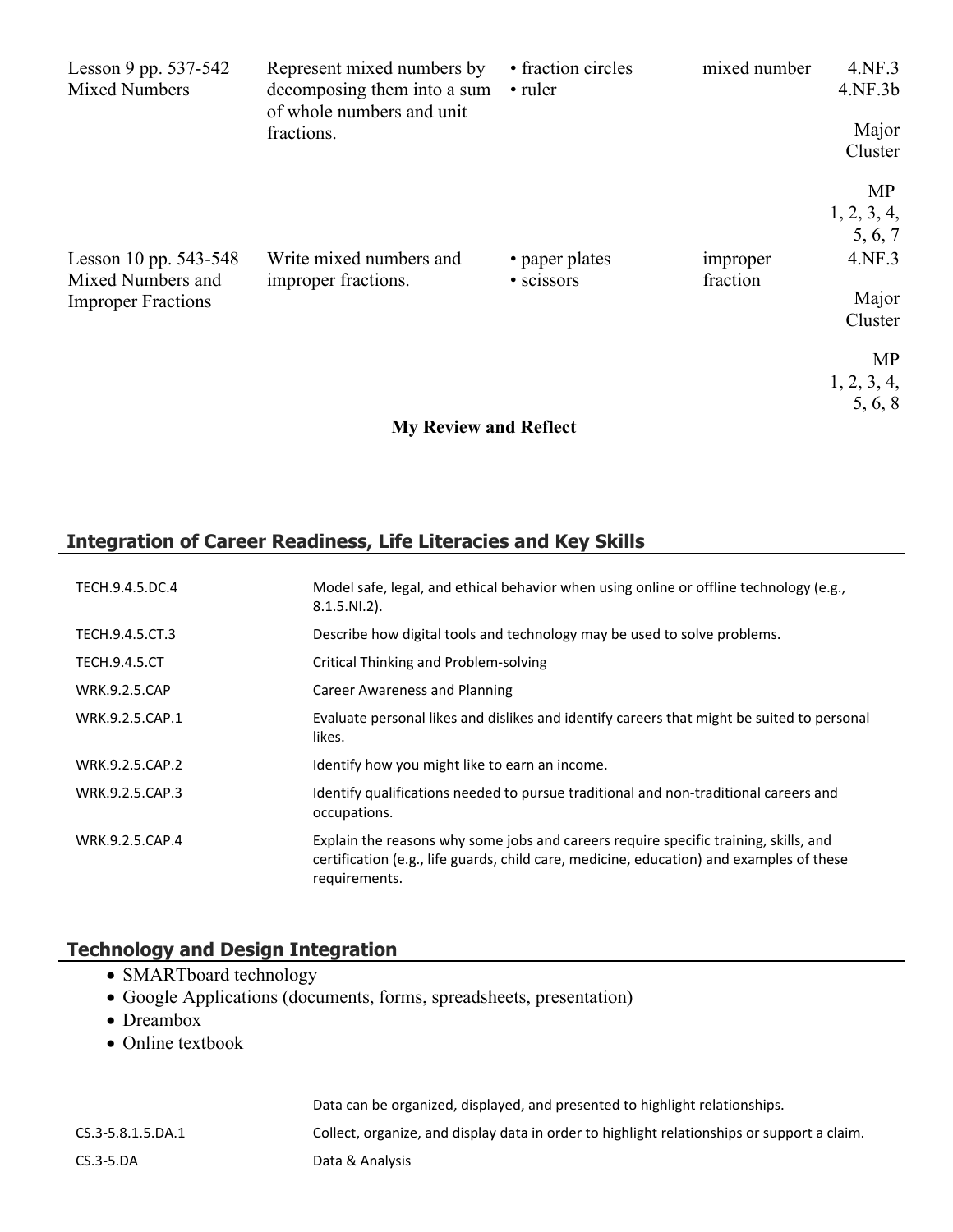# **Interdisciplinary Connections**

Leveled readers, "Life in the United States"

| LA.RI.4.4 | Determine the meaning of general academic and domain-specific words or phrases in a<br>text relevant to a grade 4 topic or subject area.                                                                                 |
|-----------|--------------------------------------------------------------------------------------------------------------------------------------------------------------------------------------------------------------------------|
| LA.RI.4.1 | Refer to details and examples in a text and make relevant connections when explaining<br>what the text says explicitly and when drawing inferences from the text.                                                        |
| LA.SL.4.1 | Engage effectively in a range of collaborative discussions (one-on-one, in groups, and<br>teacher-led) with diverse partners on grade 4 topics and texts, building on others' ideas<br>and expressing their own clearly. |

## **Differentiation**

-Reteach Master

-Hands-On Activity

-Enrich Master

## **Modifications & Accommodations**

IEP and 504 accommodations will be utilized.

Provide an outline of material to be covered

-Individualized assignments, e.g., length, number, due date, topic

-Allow student to use technology-online textbook

-Use of graphic organizers

-Use highlighter for key information

-Read directions, passages, and word problems aloud as needed-online presentation

-Use of calculator and matrix for multiplication and division

-Provide textbook in audio format

-Demonstrate directions and procedures/give examples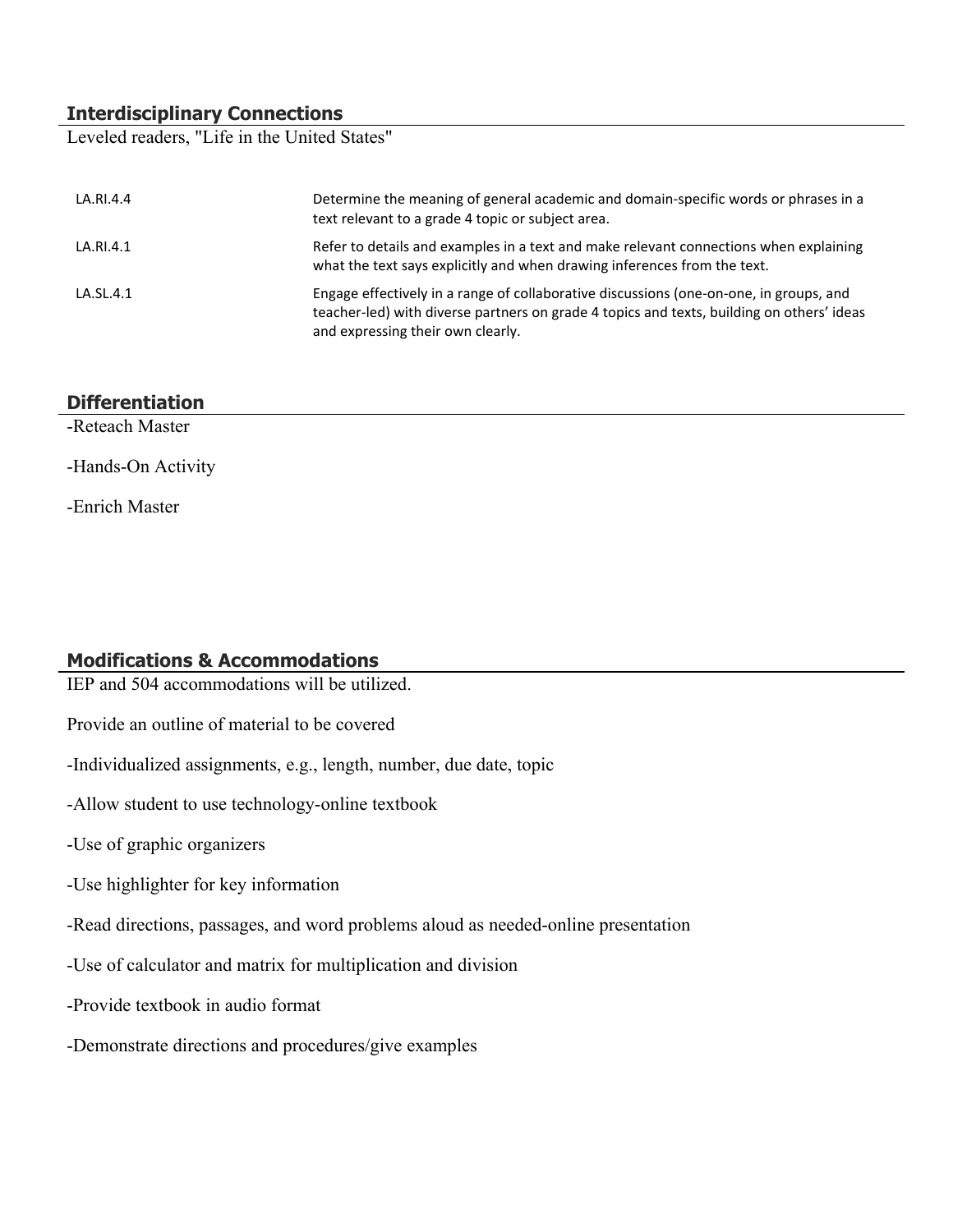### **Benchmark Assessments**

-AIMS Web

-Diagnostic and EOY Assessments

## **Formative Assessments**

Check My Progress

-My Chapter Review

-Homework Practice

-Independent Practice

## **Summative Assessments**

Chapter 8 assessment

## **Instructional Materials**

See materials listed above.

| <b>Standards</b> |                                                                                                                                                                                                                                                                                                                                 |
|------------------|---------------------------------------------------------------------------------------------------------------------------------------------------------------------------------------------------------------------------------------------------------------------------------------------------------------------------------|
| MA.4.0A.B.4      | Find all factor pairs for a whole number in the range 1–100. Recognize that a whole<br>number is a multiple of each of its factors. Determine whether a given whole number in<br>the range 1-100 is a multiple of a given one-digit number. Determine whether a given<br>whole number in the range 1-100 is prime or composite. |
| MA.4.NF.A.1      | Explain why a fraction a/b is equivalent to a fraction ( $n \times a$ )/( $n \times b$ ) by using visual fraction<br>models, with attention to how the number and size of the parts differ even though the<br>two fractions themselves are the same size. Use this principle to recognize and generate<br>equivalent fractions. |
| MA.4.NF.A.2      | Compare two fractions with different numerators and different denominators, e.g., by<br>creating common denominators or numerators, or by comparing to a benchmark fraction                                                                                                                                                     |